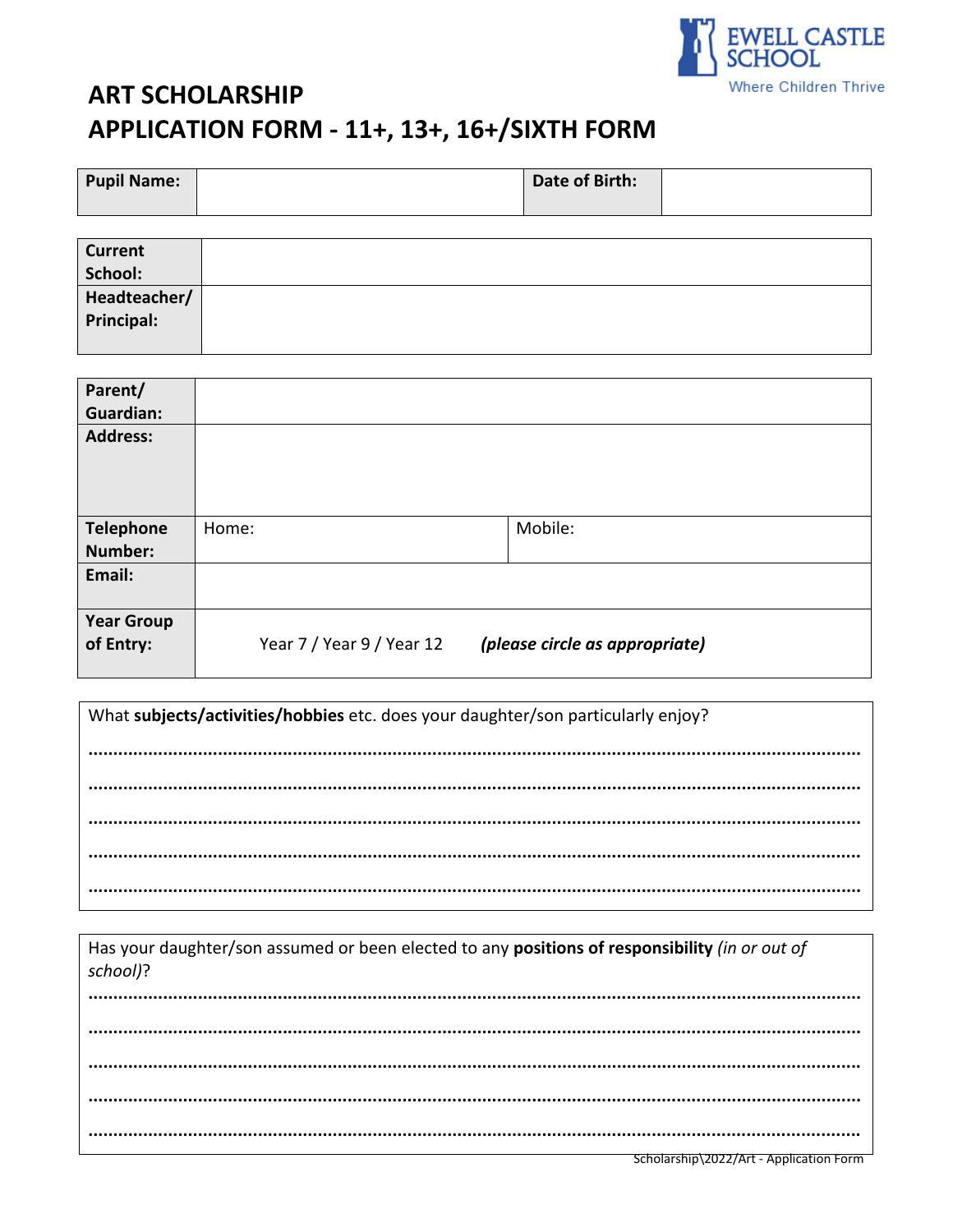

| Art                                                                       |
|---------------------------------------------------------------------------|
| Please detail main areas of interest, achievements, 'exhibited' work etc: |
|                                                                           |
|                                                                           |
|                                                                           |
|                                                                           |
|                                                                           |
|                                                                           |
|                                                                           |
|                                                                           |
|                                                                           |
|                                                                           |

I certify that the information and statements contained in this application are correct. I will provide a portfolio as requested by Thursday 4th November 2021.

Signed: 

Name: 

Date: 

All applications should be returned to the Admissions Department by Monday 18<sup>th</sup> October 2021.

**Admissions Department Ewell Castle School** Church Street Ewell **KT17 2AW**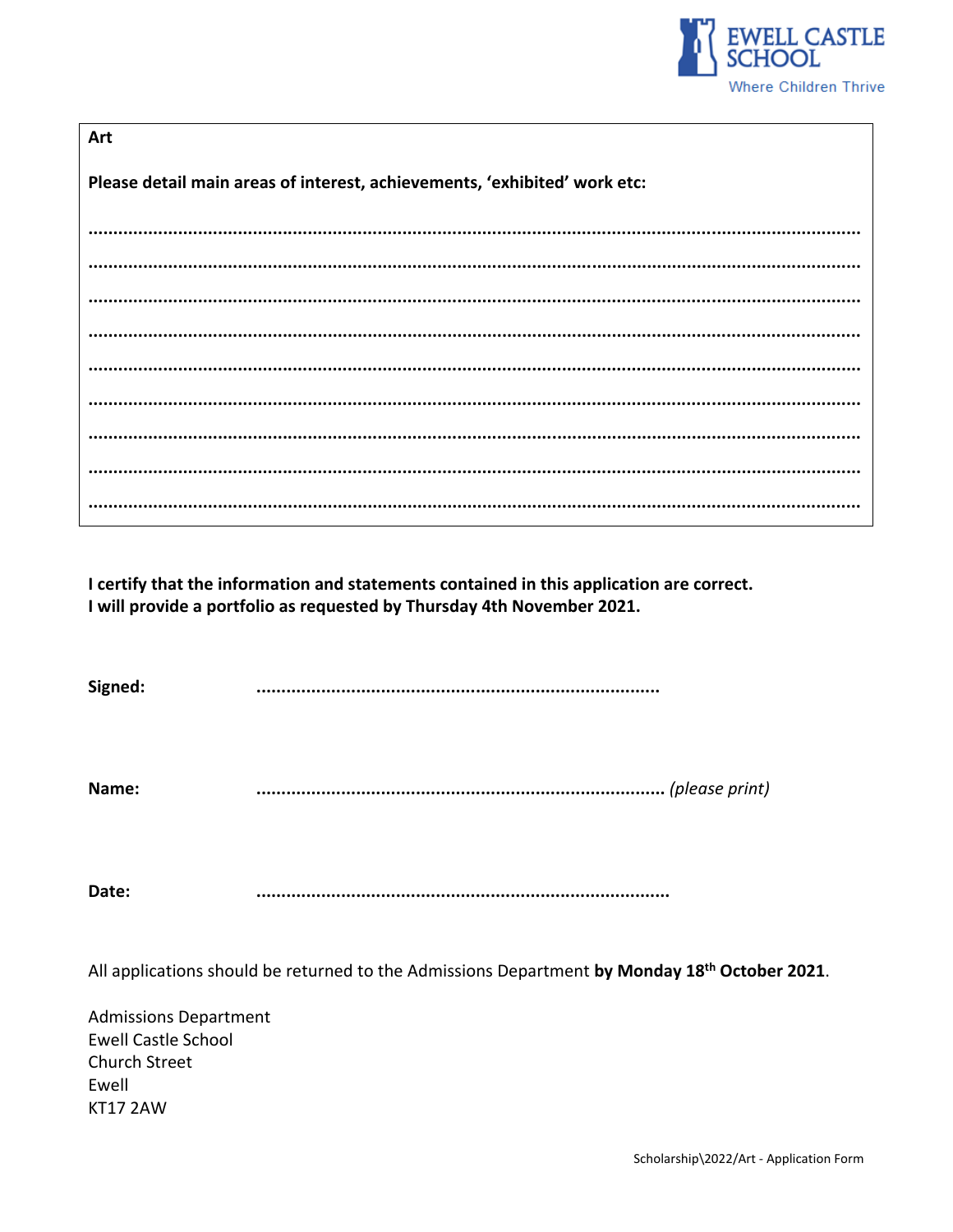

#### **NOTES TO CANDIDATES:**

#### **Art Scholarship Requirements**

The practical element of the Art Scholarship at Ewell Castle School will take consideration of two main elements:

- **1. The Portfolio (which should be submitted by Thursday 4 th November 2021)**
- **2. The Practical Test**

### **Portfolio**

With regards content of the folio, the primary interest is to see a broad range of artistic approaches and techniques being used. A selection of work can be submitted that can consist of school or homeproduced outcomes. In addition, if the applicant has participated in any extra-curricular events/ workshops – it would be good to see these too. Original work is better but if this isn't possible, please feel free to submit some good quality photos of the artwork.

Each portfolio submitted must be well organised and well presented. Size is not vitally important, but our advice would be that it should be either A2 or A1 to make sure work is exhibited to its full potential.

As a further guideline, we would expect that the portfolio should include a selection of the following:

- High quality observational drawing
- Work using colour (dry or wet)
- Imaginative/ creative outcomes
- Photos of any 3D work (if relevant)
- One complete sketchbook (not individual pages torn out)
- Complete/ finished work
- Exploratory work
- Self-initiated work
- Extra-curricular work

It is expected that each candidate would **submit between 10 and 20 items of work.**

Please make sure that each folio is clearly labelled with the **candidate's name and contact details.**

**Once the portfolios have been assessed, those candidates whose work is considered to be of the required standard in their portfolio will be asked to come in to participate in the practical test.**

*/Continued....*